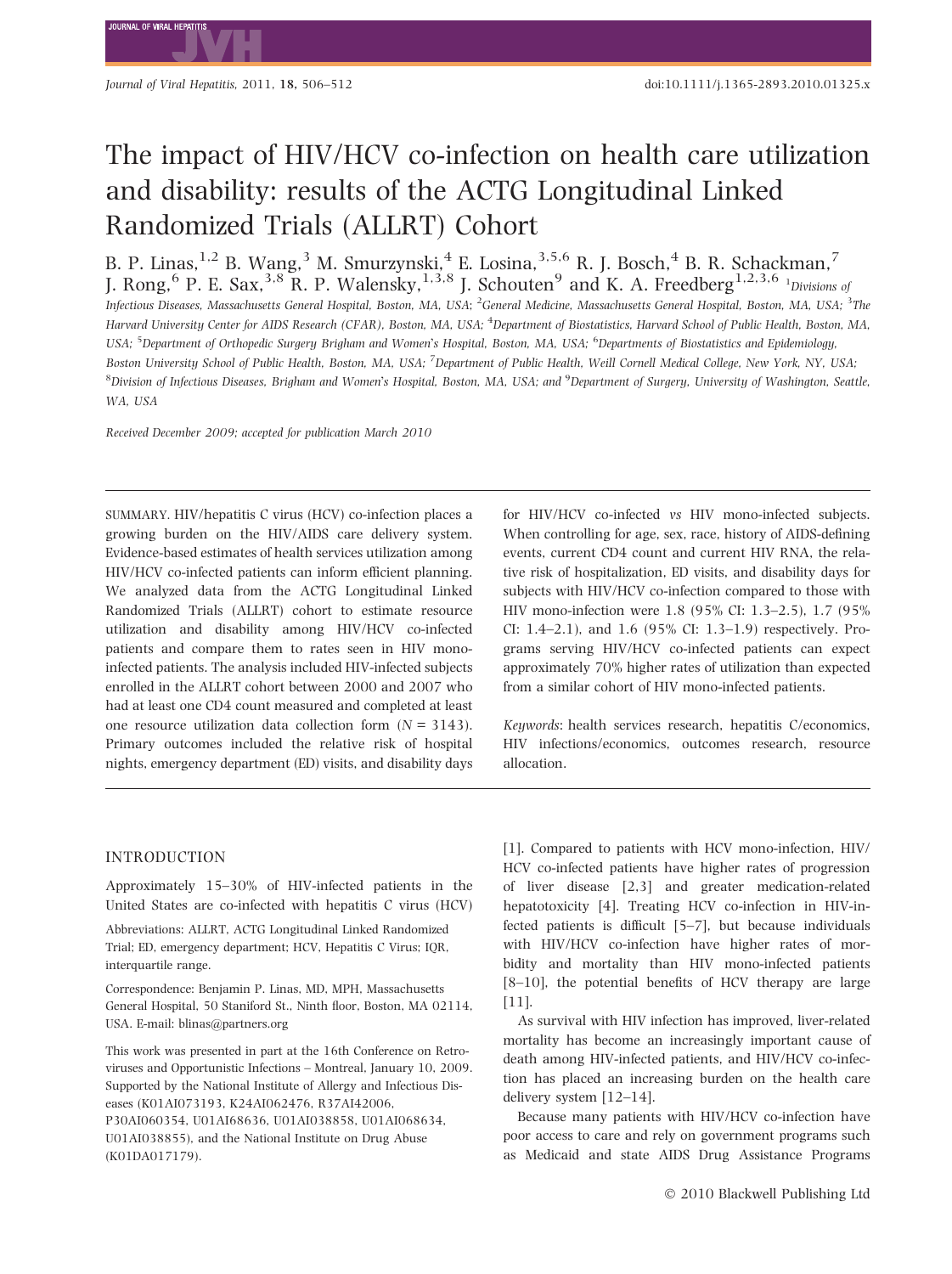(ADAPs) [15], co-infection represents a particular challenge to policy makers seeking to provide adequate care to HIVinfected patients while operating within budget constraints. Accurate estimates of resource utilization attributable to HIV/HCV co-infection are needed to inform resource allocation [16].

We used data from HIV-infected subjects in the ACTG Longitudinal Linked Randomized Trials (ALLRT) cohort to assess and compare health care utilization and disability among HIV/HCV co-infected and HIV monoinfected patients [17].

# **METHODS**

## Data

ACTG Longitudinal Linked Randomized Trials is a multicentre, prospective cohort study of HIV-infected subjects who were antiretroviral treatment naïve or experienced and enrolled into selected ACTG trials that provided randomized antiretroviral treatment regimens or strategies [17]. All subjects provided written informed consent. ALL-RT enrolment began in 2000 and has since been ongoing. At baseline, subjects report demographic information, including history of injection drug use and history of AIDSdefining events (ADEs). Laboratory analyses at study entry include CD4 count and HIV RNA. HCV antibody testing was used to identify HCV co-infection, though its timing evolved over the 2000–2007 study period. HCV AB testing at ALLRT entry was introduced in the year 2002. Subjects who enrolled prior to 2002 had HCV AB testing at their next ALLRT visit. In 2006, HCV AB testing expanded to include repeat testing every 96 weeks. Subjects who ever had a positive HCV AB were considered HCV infected for the analysis.

ACTG Longitudinal Linked Randomized Trials study visits are at 16-week intervals. At each study visit, subjects provide an interval history of ADEs, as well as samples for laboratory analyses including CD4 count and HIV RNA. Subjects also complete an annual study form asking them to recall the preceding 4 months and to report: (i) the number of nights they stayed in a hospital (hospital nights), (ii) the number of visits they made to an emergency department (ED visits), (iii) the number of days they spent in bed, and (iv) the number of days they felt forced to reduce their usual daily activities owing to illness. We analysed data from the ALLRT cohort to compare selfreported rates of: (i) hospital nights, (ii) ED visits, and (iii) disability days in patients with HIV/HCV co-infection and HIV mono-infection. The analysis included ALLRT subjects who enrolled between 2000 and 2007 with known HCV status who provided at least one CD4 count and completed at least one study form reporting health care utilization  $(N = 3143)$ . Data for the analysis were collected on subjects through June 30, 2007.

## Primary outcomes

## Incidence of hospital nights and incidence of emergency department visits

Responses were provided as count data  $(0, 1-2, 3-5, 6-10, 1)$  $11–16$ ,  $>16$  nights or visits). For responses of  $>16$  nights or visits', subjects provided free text entry of the exact number of nights/visits in the prior 4 months. To provide a conservative estimate, and because some intervals did not have an integer mid-point, we used the lower limit of the interval to estimate the number of nights spent in the hospital and the number of ED visits in the preceding  $4$  months. For responses  $>16$ , we used the exact number of nights or visits provided in the free text answer field. Each completed study form represented 4 months of contributed follow-up time. We report observed and adjusted rates in terms of the number of hospital nights and the number of ED visits per 100 person-years with each study form contributing 4 months of follow-up time.

#### Incidence of disability day

Subjects responded to two questions soliciting information about their level of disability: (i) During the past 4 months, how many days did you cut down on your usual daily activities, such as your job, housework, or school?'; and (ii) During the past 4 months, how many days did you stay in bed because you were not feeling well?' Both questions were adapted with a longer recall period (4 months vs 4 weeks) from previously validated measures of health-related quality of life including the 38-item HIV-adapted Medical Outcomes Study measure and the HIV Cost and Services Utilization Study (HCSUS) measure [18–21]. We performed analyses on each outcome separately. To provide a single measure of disability defined as days spent either in bed or with reduced daily activities, we combined responses from the two questions to obtain a single measure of disability days. Because the number of days spent in bed should be a subset contained entirely within the number of days forced to cut back on usual daily activities, we used the larger number from the two responses as the estimate of the number of disability days in the preceding 4 months. We also report this rate per 100 person-years.

### Current CD4 count and HIV RNA

To calculate CD4-stratum-specific rates, we treated CD4 count as a time-varying covariate such that subjects could contribute time to multiple CD4 count strata  $(\leq 100/\mu L,$  $101-200/\mu L$ ,  $201-350/\mu L$ , and  $>350/\mu L$ ). Each completed study form contributed 4 months of follow-up time to the CD4 stratum corresponding to the CD4 count at the midpoint of the 4-month interval. We used linear interpolation between the CD4 count when the subject completed the study form and the prior 16-week CD4 count to estimate the CD4 count at the mid-point of the 4-month interval. Current HIV RNA was taken from the same time point as the measurement of resource utilization.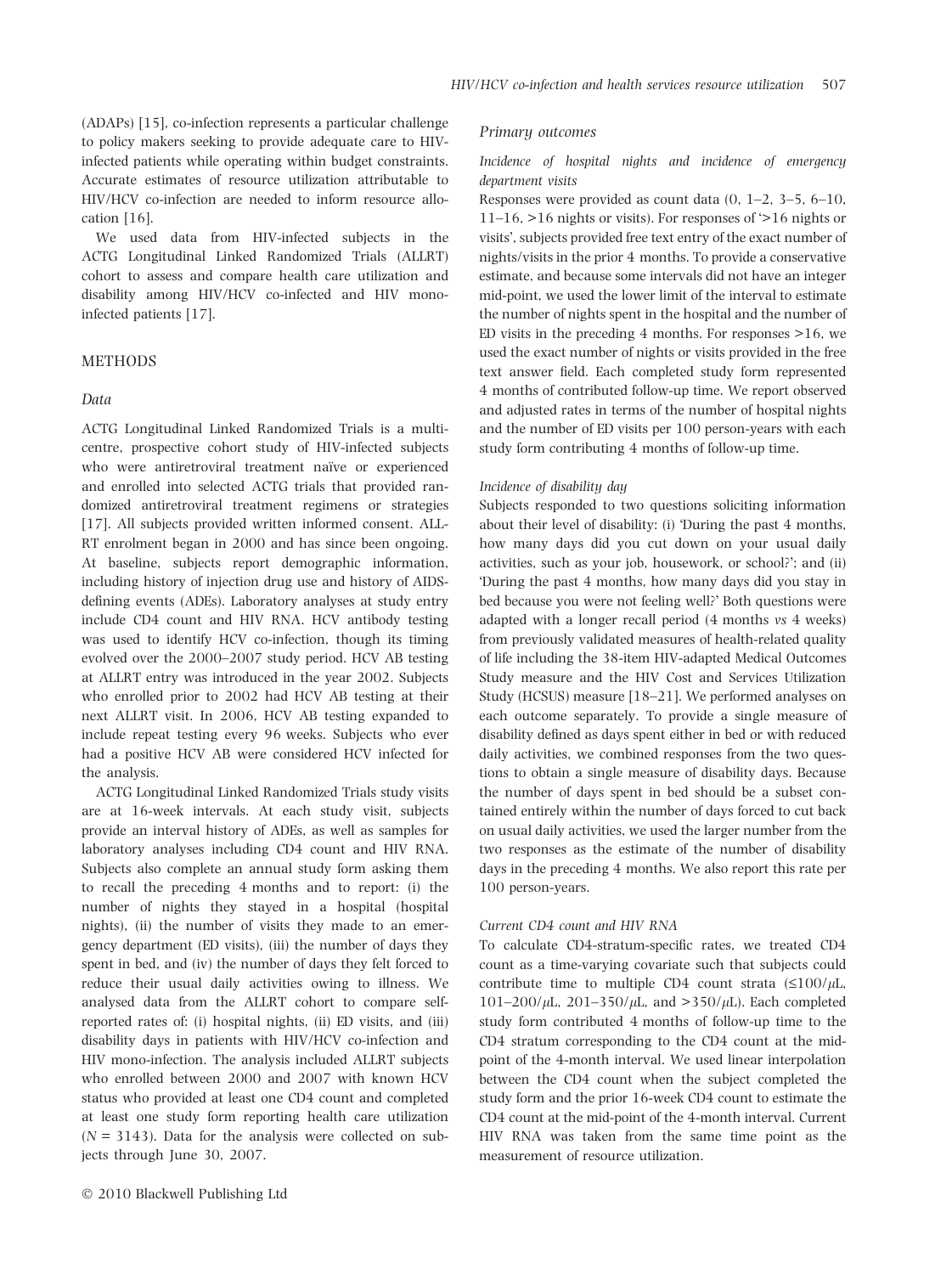## **Analuses**

We first calculated observed rates of hospital nights, ED visits, and disability days for HIV mono-infected and HIV/ HCV co-infected subjects stratified by current CD4 count. We next constructed Poisson regression models of each outcome with HCV serostatus as the predictor of interest, using backward elimination to construct the most parsimonious model. Candidate covariates included age, sex, race, history of injection drug use (ever vs never), history of ADE, current CD4 count  $(\leq 100/\mu L, 101-200/\mu L, 201-350/\mu L, \text{vs} > 350/\mu L)$  $\mu$ L), current HIV RNA ( $\leq$ 400 vs >400 copies/mL), and year in which the data were collected (2-year intervals). Covariates significant at the  $P < 0.05$  threshold were included in the final model. We also constructed models that included the cross product of CD4 stratum and HCV serostatus to test for possible effect modification of the impact of HCV co-infection on different CD4 counts.

We report the relative risk of each outcome for patients with HIV/HCV co-infection vs HIV mono-infection. We also used the final model to estimate adjusted, CD4 stratum-specific incidences of hospital nights, ED visits, and disability days.

## RESULTS

The analysis included 3143 subjects of whom 372 (11.8%) had HIV/HCV co-infection (Table 1). Overall, 83% of the cohort were men and 50% of subjects were non-white. The median baseline CD4 count was  $244/\mu$ L [interquartile range (IQR) 104–408], and median HIV RNA was 4.6  $log_{10}$  copies/mL (IQR 3.9–5.3  $log_{10}$  copies); these were similar among HIV/HCV co-infected and HIV mono-infected subjects. Subjects with HIV/HCV co-infection were somewhat older and more frequently non-white than HIV mono-infected subjects (Table 1).

| <b>Table 1</b> Baseline characteristics |
|-----------------------------------------|
|                                         |

In subjects with HIV/HCV co-infection, observed follow-up time ranged from 92 person-years in the CD4  $\leq 100/\mu L$ stratum to 332 person-years in the CD4  $>$ 350/ $\mu$ L stratum. In subjects with HIV mono-infection, follow-up time ranged from 868 person-years in the CD4  $\leq$ 100/ $\mu$ L stratum to 2602 person-years in the CD4  $>$ 350/ $\mu$ L stratum (Table 2).

In every CD4 stratum, observed incidences of hospitalization, ED visits, and disability days were higher in HIV/ HCV co-infected patients than in HIV mono-infected patients, with larger differences seen in subjects with CD4  $\leq$ 350/ $\mu$ L vs CD4 > 350/ $\mu$ L (Table 2).

In adjusted analyses, HCV serostatus, as well as age, sex, history of ADE, current CD4 count, and current HIV RNA were all significantly associated with resource utilization (Table 3). Reporting a history of injection drug use was not associated with higher resource utilization or disability. In the final model, controlling for age, sex, race, history of ADE, current CD4 count, and current HIV RNA, HIV–HCV co-infection was associated with significantly higher rates of hospital nights, ED visits, and disability days. Relative rates were the following: 1.8 (95% CI 1.3–2.5) for hospital nights, 1.7 (95% CI 1.4–2.1) for ED visits, and 1.6 (95% CI 1.3–1.9) for disability days (Table 3). When we analysed separately the incidence of days spent in bed and days spent with reduced daily activities, HIV–HCV co-infection remained significantly associated with each outcome. Relative rates were  $1.2$  (95% CI 1.1–1.4) for days spent in bed, and 1.3 (95% CI 1.1–1.4) for days with reduced daily activities. Tests for an interaction between HCV serostatus and current CD4 count revealed no clinically relevant effect size and were not statistically significant.

Choosing men, non-white, 40-year-old HIV/HCV co-infected subjects with HIV RNA <400 copies/mL and no history of ADEs as a representative group of HIV/HCV co-infected patients, adjusted CD4-stratum-specific rates of hospital nights ranged from 294/100 person-years with CD4

|                                            | Cohort overall | HIV/HCV Co-infected | HIV mono-infected |  |
|--------------------------------------------|----------------|---------------------|-------------------|--|
| Characteristic                             | $(n = 3143)$   | $(n = 372)$         | $(n = 2771)$      |  |
| Age, mean (SD), years                      | 40(9.2)        | 43 (7.7)            | 40(9.3)           |  |
| Male, no. $(\%)$                           | 2619 (83)      | 293 (79)            | 2326 (84)         |  |
| Race no. $(\%)$                            |                |                     |                   |  |
| White                                      | 1579 (50)      | 137 (37)            | 1442 (52)         |  |
| African-American                           | 875 (28)       | 155(42)             | 720 (26)          |  |
| Hispanic                                   | 603(19)        | 70 (19)             | 533 (19)          |  |
| Other                                      | 86(3)          | 10(3)               | 76 (3)            |  |
| CD4 count, median/ $\mu$ L (IQR)           | 244 (104–408)  | 251 (115–427)       | 244 (100-405)     |  |
| HIV RNA, $log_{10}$ median copies/mL (IQR) | $4.6(3.9-5.3)$ | $4.6(3.6-5.1)$      | $4.6(3.9-5.3)$    |  |
| History of ADE, no. $(\%)$                 | 669 (21)       | 72 (19)             | 597 (22)          |  |
| History of injection drug use, no. $(\%)$  | 304(9.7)       | 191 (51%)           | 113(4)            |  |

ALLRT, ACTG Longitudinal Linked Randomized Trials; HCV, hepatitis C virus; SD, standard deviation; IQR, interquartile range; ADE, AIDS-defining event.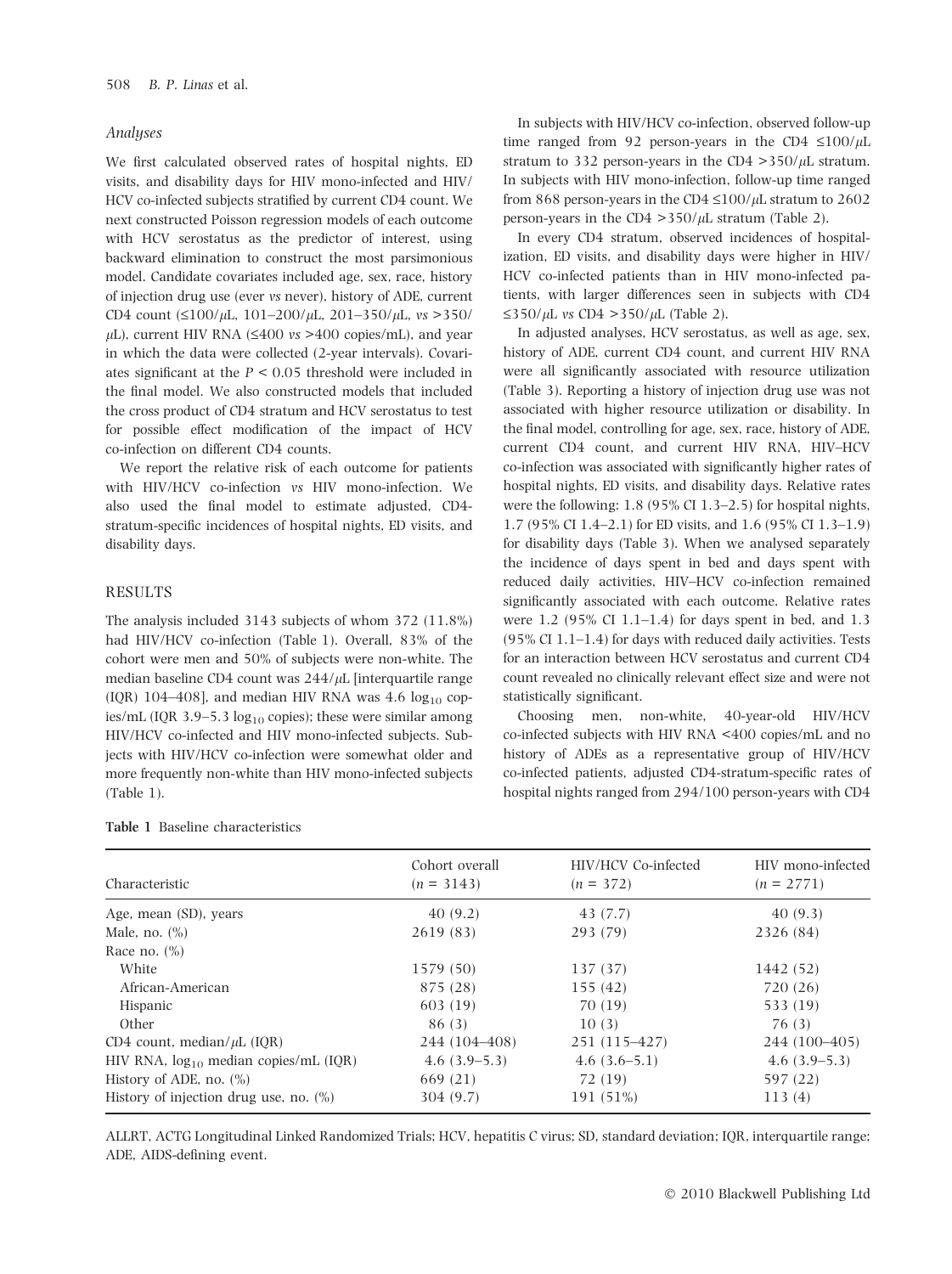Table 2 Follow-up time observed and unadjusted incidence rates of hospital nights, ED visits, and disability days in the ALLRT cohort

|                                                                                    | Person-<br>years<br>observed |                     | Hospital nights/100 PY<br>$(95\% \text{ CI})$                    |                                           | $ED$ visits/100 $PY$<br>$(95\% \text{ CI})$ |                                             | Disability days/100 PY<br>$(95\% \text{ CI})$                                                                                                                             |            |
|------------------------------------------------------------------------------------|------------------------------|---------------------|------------------------------------------------------------------|-------------------------------------------|---------------------------------------------|---------------------------------------------|---------------------------------------------------------------------------------------------------------------------------------------------------------------------------|------------|
| Current CD4                                                                        | HIV/<br><b>HCV</b>           | <b>HIV</b>          | <b>HIV/HCV</b>                                                   | <b>HIV</b>                                | <b>HIV/HCV</b>                              | <b>HIV</b>                                  | <b>HIV/HCV</b>                                                                                                                                                            | <b>HIV</b> |
| $\leq 100/\mu L$<br>$101 - 200/\mu L$ 141<br>$201 - 350/\mu L$ 178<br>$>350/\mu L$ | 92<br>332                    | 873<br>1616<br>2602 | 868 170 (143-197)<br>$70(56-83)$<br>$34(25-42)$<br>$8.7(5.6-12)$ | $90(84-96)$<br>$33(29-37)$<br>$12(10-14)$ | $32(20-43)$<br>$25(17-33)$<br>$28(20-36)$   | $28(24-32)$<br>$13(11-16)$<br>$8.6(7.2-10)$ | 832 (773–891) 425 (295–555)<br>289 (261-317) 218 (158-279)<br>189 (169-210) 155 (100-210)<br>7.6 $(6.5-8.7)$ 11 $(7.6-15)$ 6.1 $(5.2-7.1)$ 161 $(147-175)$ 134 $(99-169)$ |            |

ALLRT, ACTG Longitudinal Linked Randomized Trials; PY, person-years; ED, emergency department; 95% CI, 95% confidence interval; HIV/HCV, HIV/hepatitis C virus co-infected.

Table 3 Adjusted relative risk of resource utilization and disability days in HIV/HCV co-infected vs HIV mono-infected subjects

|                                      |           | Hospital nights |           | ED visits   |           | Disability days |  |
|--------------------------------------|-----------|-----------------|-----------|-------------|-----------|-----------------|--|
| Variable                             | <b>RR</b> | 95% CI          | <b>RR</b> | 95% CI      | <b>RR</b> | 95% CI          |  |
| <b>HCV</b> serostatus                | 1.8       | $1.3 - 2.5$     | 1.7       | $1.4 - 2.1$ | 1.6       | $1.3 - 1.9$     |  |
| Age (per 10 years)                   | 1.1       | $1.0 - 1.3$     | 1.0       | $0.9 - 1.1$ | 1.2       | $1.1 - 1.3$     |  |
| Female                               | 1.5       | $1.1 - 2.1$     | 1.3       | $1.1 - 1.6$ | 1.1       | $0.9 - 1.4$     |  |
| White race                           | 0.9       | $0.7 - 1.1$     | 0.9       | $0.8 - 1.1$ | 1.8       | $1.5 - 2.1$     |  |
| History of ADE*                      | 2.9       | $1.9 - 4.3$     | 1.7       | $1.3 - 2.4$ | 1.6       | $1.2 - 2.2$     |  |
| Current HIV RNA <400 copies/mL*      | 0.4       | $0.4 - 0.6$     | 0.5       | $0.5 - 0.6$ | 0.7       | $0.6 - 0.8$     |  |
| Current CD4 (vs CD4 > 350/ $\mu$ L)* |           |                 |           |             |           |                 |  |
| $\leq 100/\mu L$                     | 5.2       | $3.7 - 7.3$     | 2.4       | $1.9 - 3.0$ | 2.9       | $2.4 - 3.6$     |  |
| $101 - 200/\mu L$                    | 2.3       | $1.7 - 3.0$     | 1.4       | $1.2 - 1.8$ | 1.4       | $1.2 - 1.7$     |  |
| $201 - 350/\mu L$                    | 1.4       | $1.0 - 2.0$     | 1.1       | $1.0 - 1.3$ | 1.3       | $1.1 - 1.5$     |  |

HCV, hepatitis C virus; ED, emergency department; RR, relative risk; 95% CI, 95% confidence interval; ADE, AIDS-defining event; \*treated as a time-updated covariate.

 $\leq 100/\mu L$  to 57/100 person-years with CD4 >350/ $\mu L$ (Fig. 1). Adjusted incidence of ED visits for patients with HIV/HCV co-infection was 166, 100, 77, and 69/100 person-years for patients with CD4 counts  $\leq 100/\mu L$ , 101–200/  $\mu$ L, 201–350/ $\mu$ L, and >350/ $\mu$ L, respectively. Adjusted incidence of disability days for patients with HIV/HCV co-infection was 1350, 669, 596, and 466/100 personyears for patients with CD4 counts  $\leq 100/\mu L$ ,  $101-200/\mu L$ ,  $201-350/\mu L$ , and  $>350/\mu L$ , respectively.

## DISCUSSION

As patients live longer with HIV infection and AIDS-related complications decline, co-morbidities such as HCV co-infection play a larger role in determining long-term outcomes and place a substantial demand on the health care delivery system [12–14,22]. This analysis provides evidence that in a cohort of HIV-infected patients in the United States, co-infection with HCV is associated with greater resource utilization, independent of the effect of HCV co-infection on CD4 count or HIV RNA.

In every CD4 stratum, observed incidence of hospital nights, ED visits, and disability days was higher in HIV/HCV co-infected patients than in HIV mono-infected patients. In the light of high absolute rates of resource utilization, especially at lower CD4 counts, HIV/HCV co-infection likely results in a substantial burden on health care delivery resources. For example, in a setting where 20% of HIVinfected patients have HIV/HCV co-infection, a program serving 10 000 men, non-white, HIV-infected patients with suppressed viral load and CD4 counts between 200 and  $350/\mu$ L could expect approximately 700 additional hospital nights per year than would be expected from a similar cohort with only HIV mono-infection.

These findings are important for policy makers and program administrators planning budgets for HIV care in the current environment of resource constraints. While past research has investigated the relative increase in mortality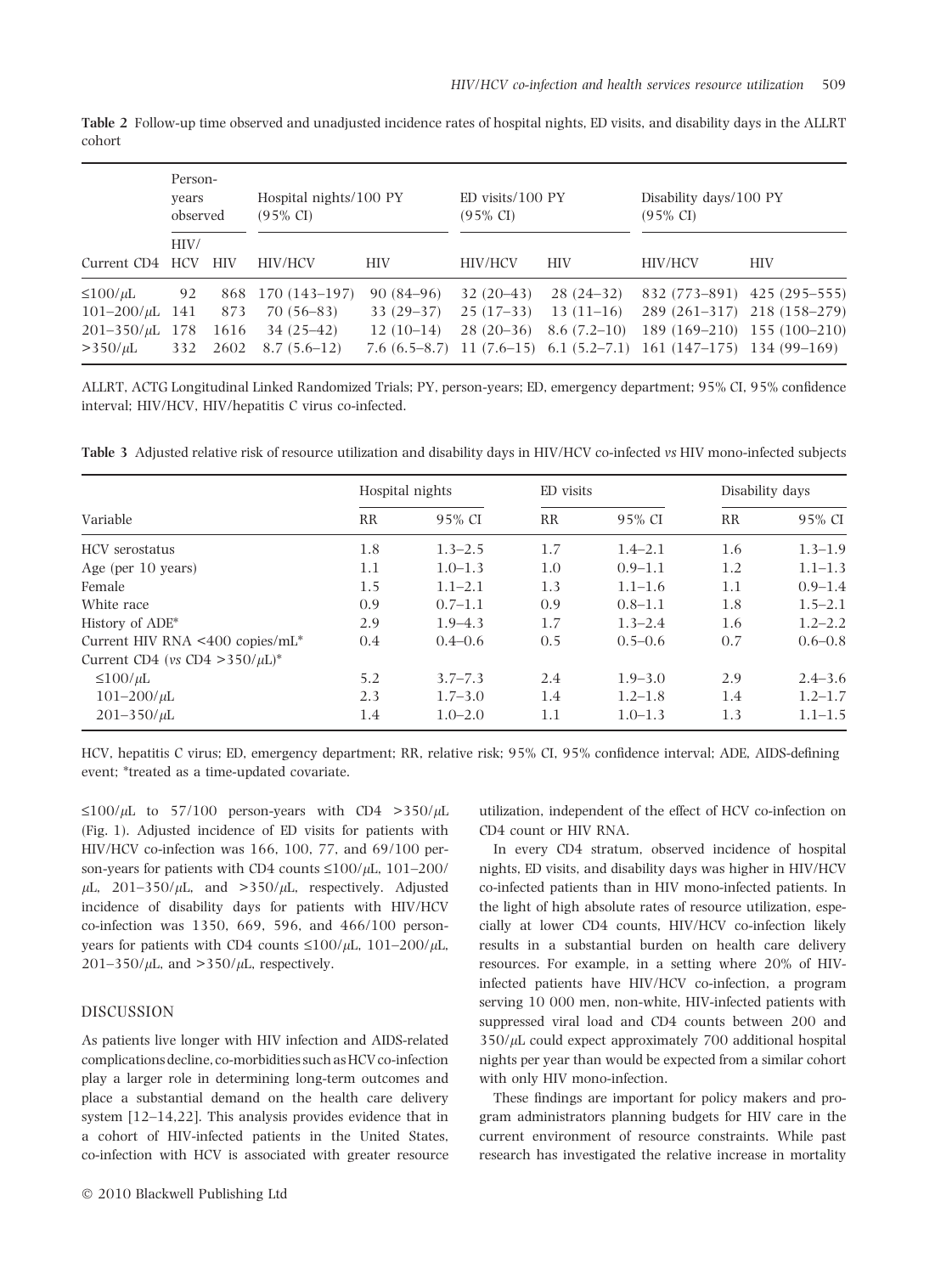

Fig. 1 Adjusted CD4-stratum-specific incidence of hospital nights for male, non white patients aged 40 years with HIV/HCV co-infection, HIV RNA < 400 copies/mL, and no history of AIDS defining events compared to similar patients with HIV mono-infection. Error bars represent 95% confidence intervals.

attributable to HCV co-infection, it has not translated findings into estimates of resource utilization [8–10,23–25]. Knowledge of the impact of HCV co-infection on resource consumption makes realistic projections possible, thereby avoiding unanticipated shortfalls and financial crises. Further, although treating HCV co-infection in HIV-infected patients is difficult [5–7], understanding increased resource utilization associated with HCV co-infection informs the potential economic benefits of its treatment. Such fully informed projections are particularly important for Medicaid and for Health Resources Services Administration (HRSA)– funded programs, such as ADAPs and local health programs, which play a central role in providing health services for HIV/HCV co-infected patients in the United States [16,26,27]. Overall, we find that programs serving HIV/HCV co-infected patients can expect 1.6–1.8 times higher rates of hospital nights, ED visits, and disability days in the HIV/HCV co-infected patients than in a similar group of HIV monoinfected patients.

There are several limitations to this study. First, the data set does not include HCV RNA levels. For the purpose of analysis, we assume that patients with positive HCV antibody have chronic HCV infection. Data indicate, however, that approximately 30% of those with HCV antibodies have negative HCV RNA, indicating that they have cleared their HCV infection [23,28,29]. To the extent that we misclassified some patients with positive HCV antibody and negative HCV RNA as chronically HCV infected, however, we likely underestimated the true effect of HCV co-infection on resource utilization. Reported findings, therefore, represent a conservative estimate.

Second, as with any non-randomized study design, the reported findings may reflect residual confounding by an unmeasured patient characteristic that correlates both with the likelihood of HCV co-infection and resource utilization rates. The possibility that HCV co-infection is a proxy marker for a more risky lifestyle is raised by data from the Strategies for Management of Anti-Retroviral Therapy (SMART) study, suggesting that most excess mortality seen in HIV/HCV co-infected patients is because of non-liver, non-ADE-related causes [9]. While we cannot exclude residual confounding in the results, this analysis did evaluate the effect of a history of injection drug use, but it was not additionally associated with resource utilization in models that included HCV status. To the extent that HCV co-infection is a marker for excess risk, much of that risk is likely correlated with having a history of injection drug use [9]. Most importantly, the biologic mechanism by which HIV/HCV co-infection increases resource utilization is beyond the scope of this study. More relevant from a policy and planning perspective is the finding that a cohort of patients with HIV/HCV co-infection will have substantially elevated rates of resource utilization compared to a similar cohort of HIV mono-infected patients. Parameters commonly employed to project resource utilization, such as CD4 count and history of ADEs, do not accurately capture expected resource consumption from patients with HIV/ HCV co-infection [30].

Third, the generalizability of these findings may be limited because the cohort is comprised entirely of subjects who enrolled in ACTG clinical trials. While subjects come from diverse backgrounds (50% non-white and 17% women), their resource utilization patterns may differ from those on the parent ACTG studies who did not enter the ALLRT cohort, or from patients who are not in a research study setting. Patients enrolled in ALLRT, however, are not enrolled in clinical trials throughout the course of their follow-up [17]. While all subjects began the study as part of a randomized ACTG clinical trial, many remained enrolled only in ALLRT when their parent study closed and were thus enrolled in an observational study for the majority of their follow-up time.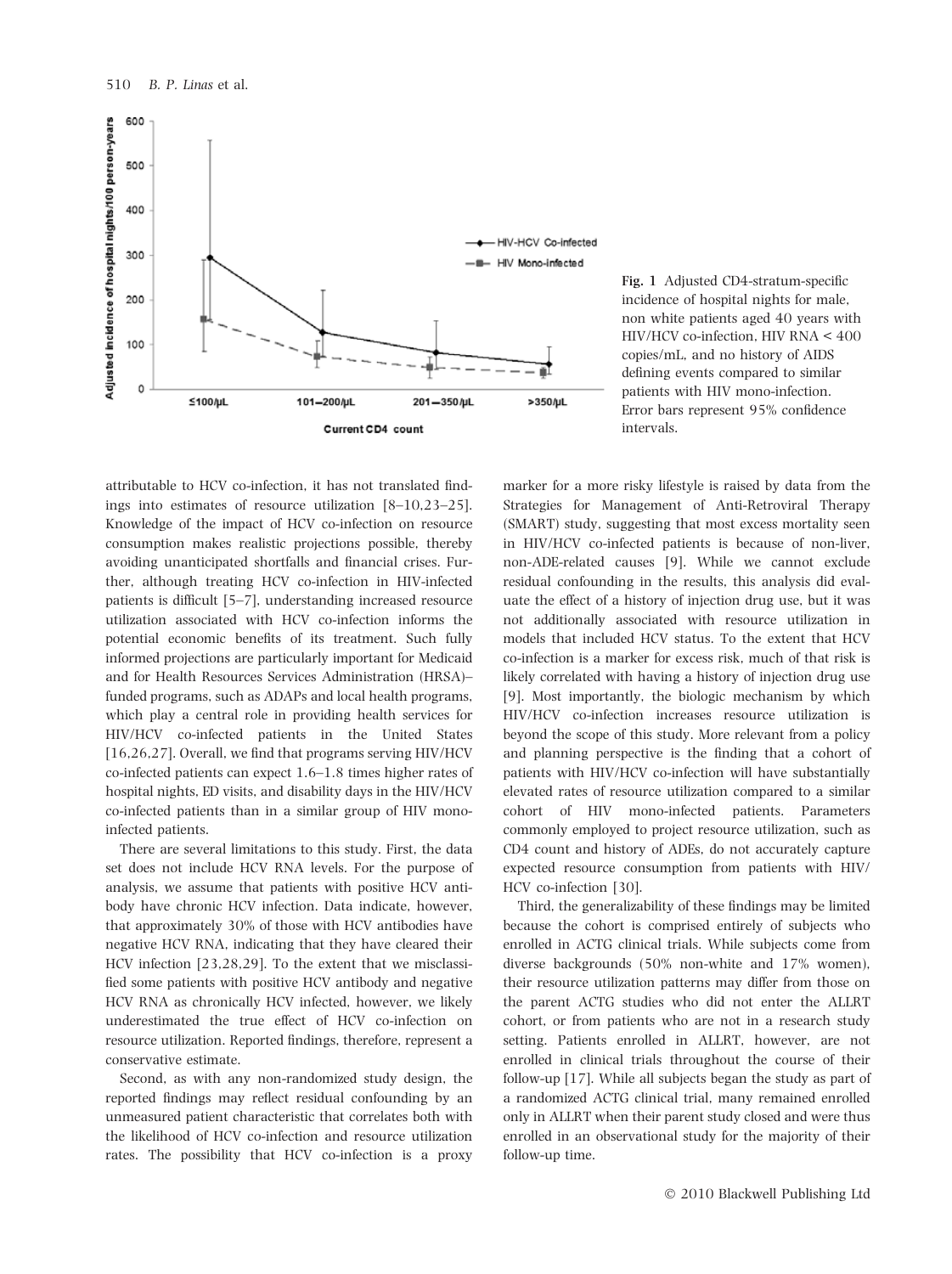In the current environment of increasing resource constraints for public programs, efficient planning becomes increasingly important [31]. HIV/HCV co-infection is a growing cause of morbidity and mortality among HIV-infected patients in the United States and places a disproportionate burden on public programs that often face difficult resource allocation decisions. Policy makers can use these results to project the impact that HIV/HCV co-infection will have on their budgets and make appropriate funding adjustments. By doing so, they can take an important step towards ensuring uninterrupted, high-quality medical services for both HIV mono-infected and HIV/HCV co-infected patients.

# **REFERENCES**

- 1 Sherman KE, Rouster SD, Chung RT, Rajicic N. Hepatitis C virus prevalence among patients infected with human immunodeficiency virus: a cross-sectional analysis of the US adult AIDS Clinical Trials Group. Clin Infect Dis 2002; 34: 831–837.
- 2 Graham CS, Baden LR, Yu E et al. Influence of human immunodeficiency virus infection on the course of hepatitis C virus infection: a meta-analysis. Clin Infect Dis 2001; 33: 562–569.
- 3 Deng LP, Gui XE, Zhang YX, Gao SC, Yang RR. Impact of human immunodeficiency virus infection on the course of hepatitis C virus infection: a meta-analysis. World J Gastroenterol 2009; 15: 996–1003.
- 4 Sulkowski MS, Thomas DL, Chaisson RE, Moore RD. Hepatotoxicity associated with antiretroviral therapy in adults infected with human immunodeficiency virus and the role of hepatitis C or B virus infection. JAMA 2000; 283: 74–80.
- 5 Carrat F, Bani-Sadr F, Pol S et al. Pegylated interferon alfa-2b vs standard interferon alfa-2b, plus ribavirin, for chronic hepatitis C in HIV-infected patients: a randomized controlled trial. JAMA 2004; 292: 2839–2848.
- 6 Chung RT, Andersen J, Volberding P et al. Peginterferon Alfa-2a plus ribavirin versus interferon alfa-2a plus ribavirin for chronic hepatitis C in HIV-coinfected persons. N Engl J Med 2004; 351: 451–459.
- 7 Torriani FJ, Rodriguez-Torres M, Rockstroh JK et al. Peginterferon Alfa-2a plus ribavirin for chronic hepatitis C virus infection in HIV-infected patients. N Engl J Med 2004; 351: 438–450.
- 8 Backus LI, Phillips BR, Boothroyd DB et al. Effects of hepatitis C virus coinfection on survival in veterans with HIV treated with highly active antiretroviral therapy. J Acquir Immune Defic Syndr 2005; 39: 613–619.
- 9 Tedaldi E, Peters L, Neuhaus J et al. Opportunistic disease and mortality in patients coinfected with hepatitis B or C virus in the strategic management of antiretroviral therapy (SMART) study. Clin Infect Dis 2008; 47: 1468–1475.
- 10 Weber R, Sabin CA, Friis-Moller N et al. Liver-related deaths in persons infected with the human immunodeficiency virus: the D:A:D study. Arch Intern Med 2006; 166: 1632–1641.
- 11 Berenguer J, Alvarez-Pellicer J, Martin PM et al. Sustained virological response to interferon plus ribavirin reduces

liver-related complications and mortality in patients coinfected with human immunodeficiency virus and hepatitis C virus. Hepatology 2009; 50: 407–413.

- 12 Walensky RP, Paltiel AD, Losina E et al. The survival benefits of AIDS treatment in the United States. J Infect Dis 2006; 194: 11–19.
- 13 Palella FJ Jr, Baker RK, Moorman AC et al. Mortality in the highly active antiretroviral therapy era: changing causes of death and disease in the HIV outpatient study. J Acquir Immune Defic Syndr 2006; 43: 27–34.
- 14 Grant WC, Jhaveri RR, McHutchison JG, Schulman KA, Kauf TL. Trends in health care resource use for hepatitis C virus infection in the United States. Hepatology 2005; 42: 1406–1413.
- 15 Fleming CA, Tumilty S, Murray JE, Nunes D. Challenges in the treatment of patients coinfected with HIV and hepatitis C virus: need for team care. Clin Infect Dis 2005; 40(Suppl 5): S349–S354.
- 16 Carbaugh A, Kates J, Crutsinger-Perry B, Ginsburg B, Murray PC. National ADAP Monitoring Project Annual Report. Menlo Park, CA: Henry J. Kaiser Family Foundation, April, 2009.
- 17 Smurzynski M, Collier AC, Koletar SL et al. AIDS clinical trials group longitudinal linked randomized trials (ALLRT): rationale, design, and baseline characteristics. HIV Clin Trials 2008; 9: 269–282.
- 18 Bozzette SA, Hays RD, Berry SH, Kanouse DE. A Perceived Health Index for use in persons with advanced HIV disease: derivation, reliability, and validity. Med Care 1994; 32: 716–731.
- 19 Bozzette SA, Hays RD, Berry SH, Kanouse DE, Wu AW. Derivation and properties of a brief health status assessment instrument for use in HIV disease. J Acquir Immune Defic Syndr Hum Retrovirol 1995; 8: 253–265.
- 20 Shaprio M, Bozzette SA, Morton S, Frankel S, Berry SH. HIV Cost and Services Urilization Study: Studying Health Care Issues in a National Probability Sample. In: Association for Health Services Research 13th Annual meeting, Atlanta GA, June 1996.
- 21 Wu AW, Hays RD, Kelly S, Malitz F, Bozzette SA. Applications of the Medical Outcomes Study health-related quality of life measures in HIV/AIDS. Qual Life Res 1997; 6: 531–554.
- 22 Martin-Carbonero L, Soriano V, Valencia E, Garcia-Samaniego J, Lopez M, Gonzalez-Lahoz J. Increasing impact of chronic viral hepatitis on hospital admissions and mortality among HIV-infected patients. AIDS Res Hum Retroviruses 2001; 17: 1467–1471.
- 23 Rockstroh J, Peters L, Soriano V et al. High Hepatitis C Viremia is Associated with an increased Risk for Mortality in HIV/HCV co-infected Individuals (Abstract #101). In: 16th Conference on Retroviruses and Opportunistic Infections. Montreal; 2009.
- 24 Smit C, van den Berg C, Geskus R, Berkhout B, Coutinho R, Prins M. Risk of hepatitis-related mortality increased among hepatitis C virus/HIV-coinfected drug users compared with drug users infected only with hepatitis C virus: a 20-year prospective study. J Acquir Immune Defic Syndr 2008; 47: 221–225.
- 25 Rockstroh JK, Mocroft A, Soriano V et al. Influence of hepatitis C virus infection on HIV-1 disease progression and